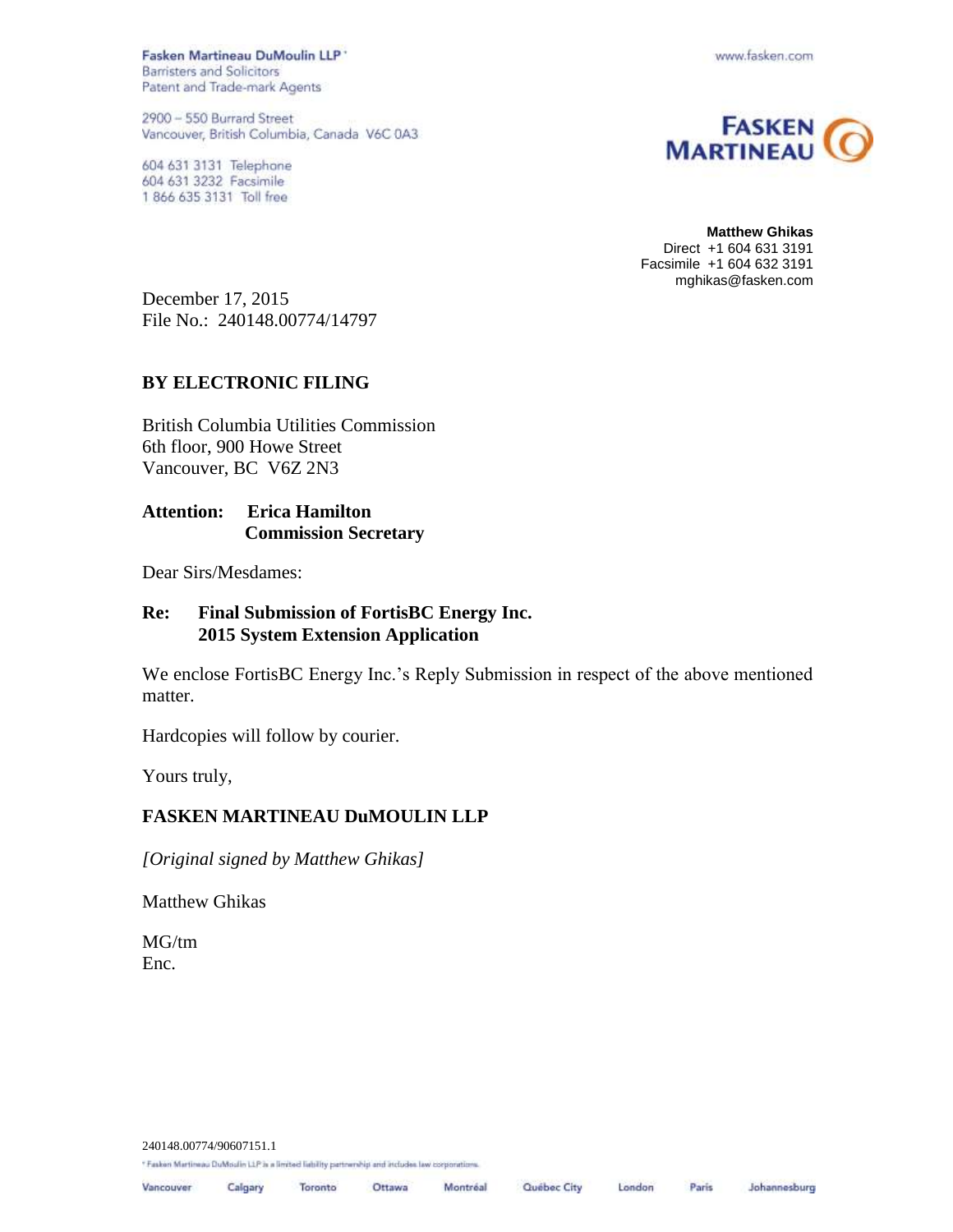# **BRITISH COLUMBIA UTILITIES COMMISSION**

# **IN THE MATTER OF THE UTILITIES COMMISSION ACT (THE "ACT")**

# **R.S.B.C. 1996, CHAPTER 473**

**and**

## **FORTISBC ENERGY INC.**

## **2015 SYSTEM EXTENSION APPLICATION**

**Reply Submission of FortisBC Energy Inc.**

**December 17, 2015**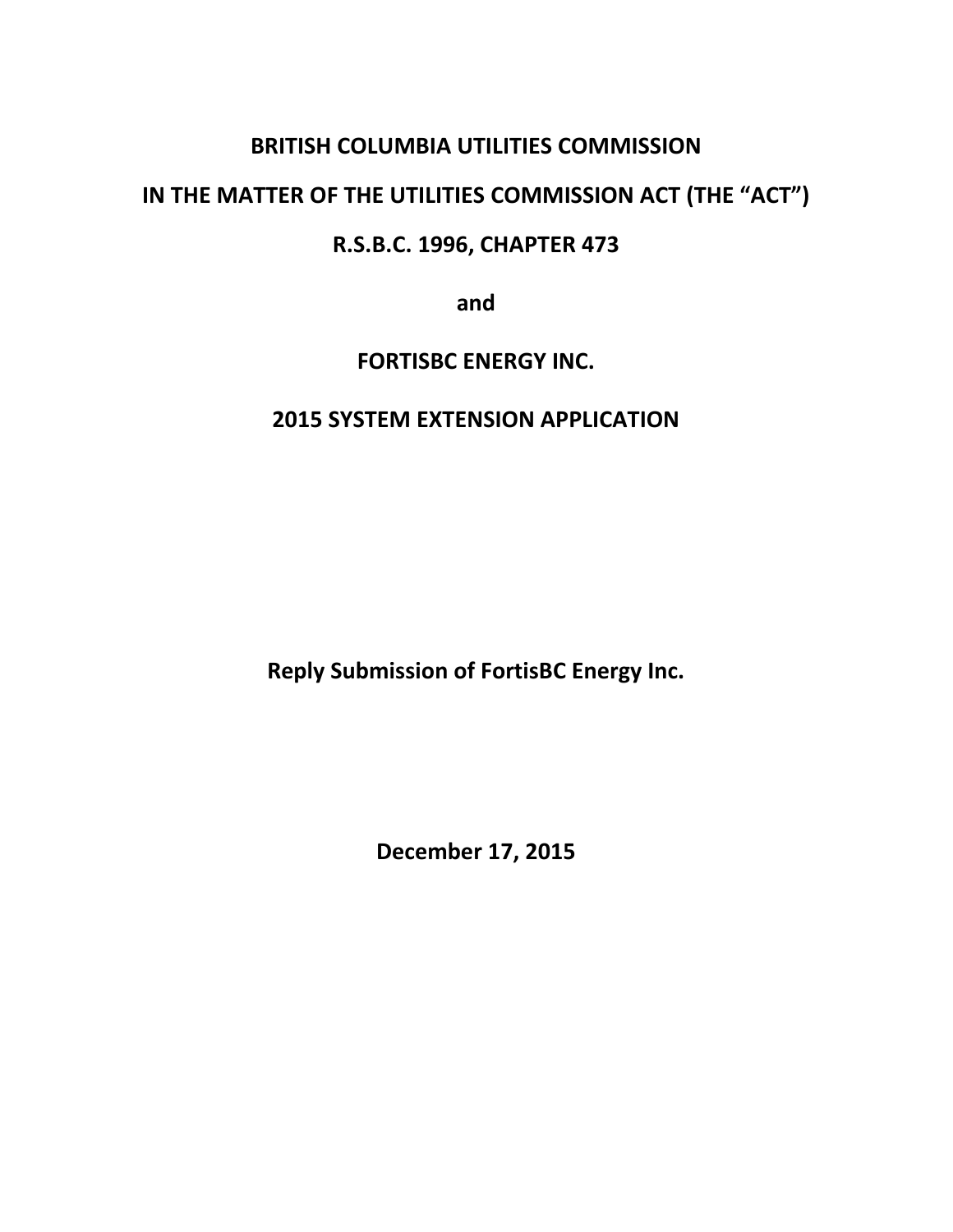| Α.        |     |  |
|-----------|-----|--|
| <b>B.</b> |     |  |
|           |     |  |
| Α.        |     |  |
| <b>B.</b> |     |  |
| C.        |     |  |
| D.        |     |  |
| E.        |     |  |
| F.        |     |  |
| G.        |     |  |
|           | (a) |  |
|           | (b) |  |
| Η.        |     |  |
|           |     |  |
|           |     |  |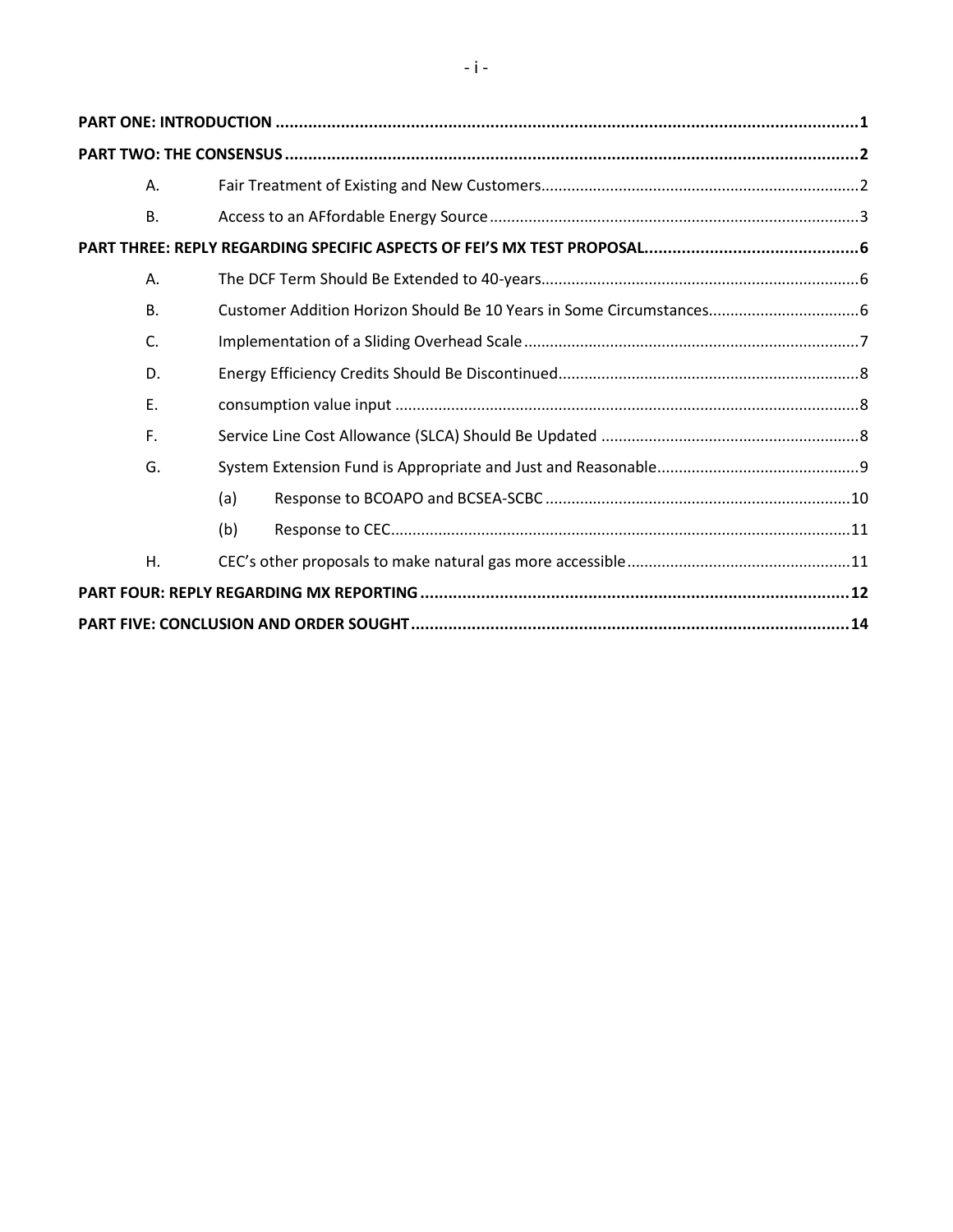#### **PART ONE: INTRODUCTION**

<span id="page-3-0"></span>1. This Application is one of those notable occasions where there is unanimity regarding the merits of a utility initiative. After extensive consultation and workshops to discuss the objectives and components of the MX Test, all participants have emerged united in their conviction that the MX Test must be adjusted to ensure that it is fairer to new customers. Everyone agrees that conservative parameters of the MX Test are resulting in potential customers paying more than their fair share to access natural gas service.

2. The three "traditional" interveners (BCOAPO, CEC and BCSEA-SCBC) and PNG concur with FEI that changes are appropriate to reflect accepted ratemaking principles. For the "non-traditional" interveners in this process, the imperative to re-calibrate the MX Test goes much deeper. They characterize this Application as being about access to an affordable and clean-burning source of energy. It speaks volumes that parties unfamiliar with the regulatory process have invested their own time, effort and money over the course of nearly two years to engage in initial consultation with FEI, attend four stakeholder workshops, register as interveners, read the Application and file written submissions. They are unequivocal in their support for the Application.

3. These Reply Submissions highlight areas of agreement and address a limited number of areas where BCOAPO, CEC and BCSEA have different views on the appropriate way to restore the balance between new and existing customers.<sup>1</sup>

<sup>&</sup>lt;sup>1</sup> FEI's silence on particular points should not be interpreted as agreement.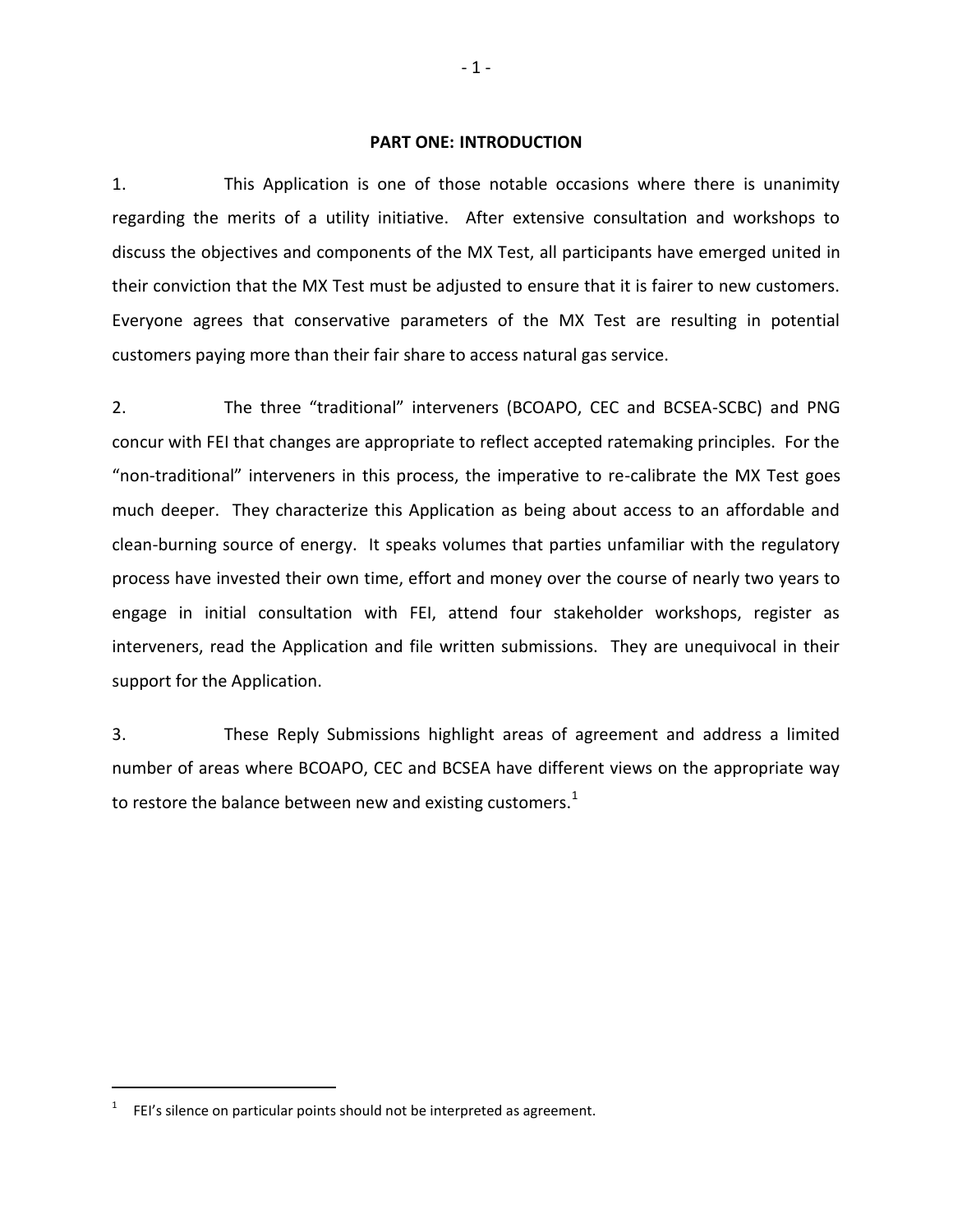#### **PART TWO: THE CONSENSUS**

<span id="page-4-0"></span>4. The consensus among participants in this proceeding is that the current MX Test parameters favour existing customers at the expense of new customers. Interveners have expressed that view in different ways, with some citing rate design principles and others citing the economic and social importance of access to natural gas. Either way, the implication is the same. FEI submits that it is both just and reasonable and in the public interest to alter the MX Test to better recognize the benefits associated with new connections and reduce unnecessary obstacles for potential new customers to access natural gas.

## <span id="page-4-1"></span>**A. FAIR TREATMENT OF EXISTING AND NEW CUSTOMERS**

5. The fact that the MX Test is a rate construct suggests that, whatever public interest considerations might be invoked to inform the design of the MX Test, it must always treat new and existing customers fairly and without undue discrimination. Consistent with this approach, the Commission has stated that system extension policies are intended to promote the fair and equitable treatment of new and existing customers *via* a before-the-fact examination of expected costs and benefits associated with extensions.<sup>2</sup>

6. BCOAPO, CEC and BCSEA-SCBC (which are referred to for convenience as the three "traditional" interveners) concur with FEI that changes are appropriate to reflect accepted ratemaking principles. BCOAPO's view is that existing ratepayers are receiving an "undue benefit from the attachment of new customers." $3$  CEC agrees and maintains that FEI's proposals do not go far enough to restore balance. BCSEA-SCBC also supports rebalancing of

<sup>2</sup> On page 19 of the decision for the 2007 *System Extension and Customer Connection Policies Review*, the Panel stated: "the primary purpose of extension and connection policies is to promote fair and equitable treatment of customers and, more specifically, to ensure that existing customers are not adversely affected by the addition of a new customer or customers." [http://www.bcuc.com/Documents/Guidelines/2007/DOC\\_15386\\_1996\\_Utility\\_System\\_Extension\\_Test\\_Guideli](http://www.bcuc.com/Documents/Guidelines/2007/DOC_15386_1996_Utility_System_Extension_Test_Guidelines.pdf)

[nes.pdf](http://www.bcuc.com/Documents/Guidelines/2007/DOC_15386_1996_Utility_System_Extension_Test_Guidelines.pdf)

<sup>3</sup> BCOAPO Submission, para. 2.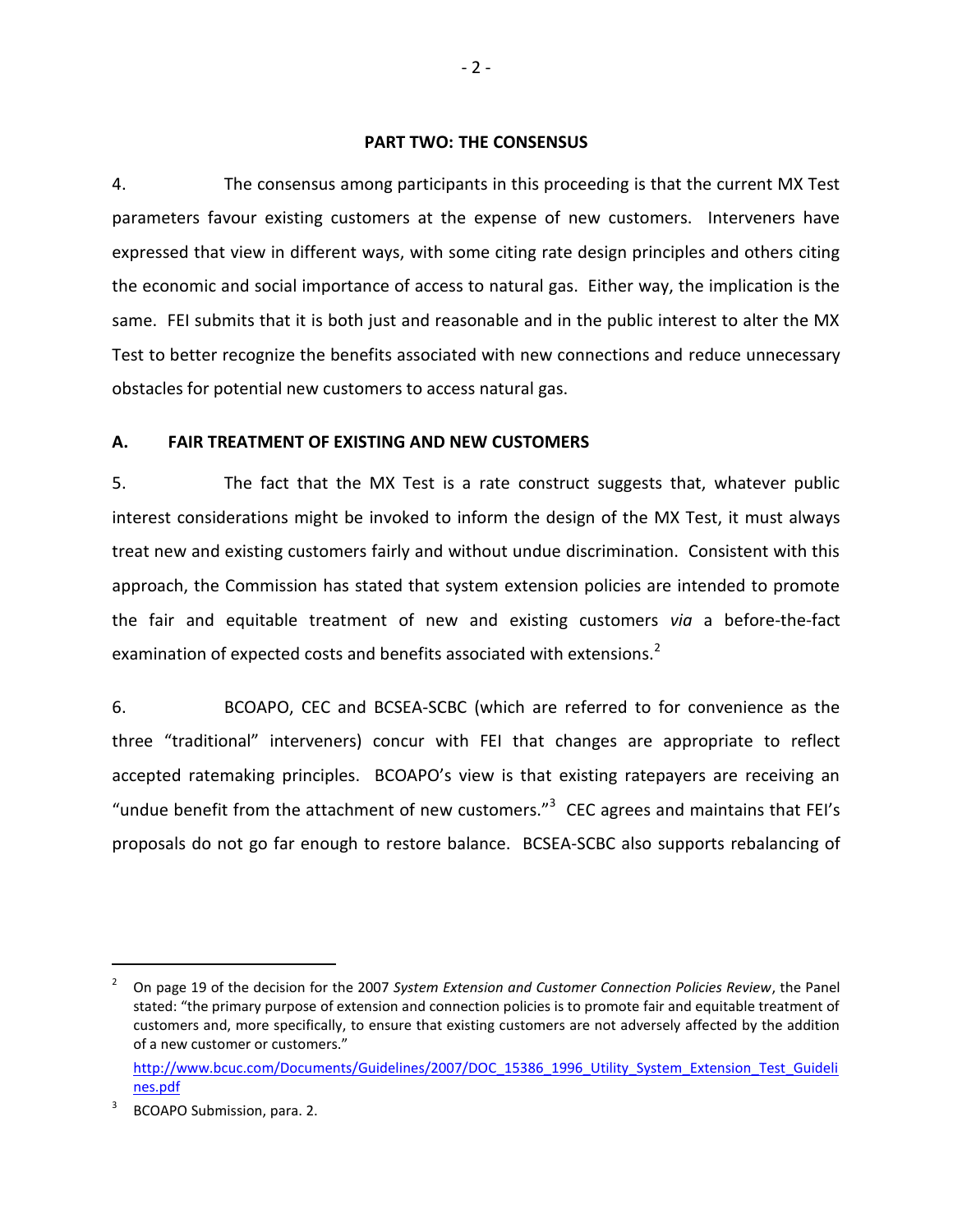the MX Test parameter changes, citing the need to achieve a "fairer and more accurate allocation of costs".<sup>4</sup>

## <span id="page-5-0"></span>**B. ACCESS TO AN AFFORDABLE ENERGY SOURCE**

7. Sections 29 and 30 of the UCA do invoke the public interest, and broader social and economic considerations are relevant to the extent that they can be accommodated by just and reasonable rate constructs. The submissions and letters of comment filed by the City of Port Alberni ("Port Alberni"), the District of Saanich ("Saanich"), the Greater Victoria Chamber of Commerce ("GVCC"), Peace River Regional District Electoral Area "B" ("PRRD"), CEC, BCOAPO, the MLA for Boundary-Similkameen, the Seabird Island Band, the Regional District of Okanagan-Similkameen, and the Vancouver Island Economic Alliance ("VIEA") demonstrate that there is a strong desire across a wide spectrum of stakeholders for greater access to natural gas as a means of reducing heating costs, spurring economic development and switching from higher carbon fuels. For instance:

- *Port Alberni:* "The City supports any efforts that will allow residents the opportunity to have a choice in how to select the most efficient and cost effective way to heat their homes. In Port Alberni there are more than 3,500 homes within 50m of current natural gas mains."<sup>5</sup>
- **Saanich:** "With the recent reductions in the price of natural gas on Vancouver Island we expect Saanich residents will seriously consider transitioning from oil based products to natural gas. It is our understanding that this application will facilitate that process by lowering the connection fees. Saanich currently has up to 14,000 homes within fifty metres of existing gas mains and the District of Saanich supports this application."<sup>6</sup>

<sup>4</sup> BCSEA-SCBC Submission, p.1.

<sup>5</sup> Exhibit E-1.

<sup>6</sup> Exhibit E-2.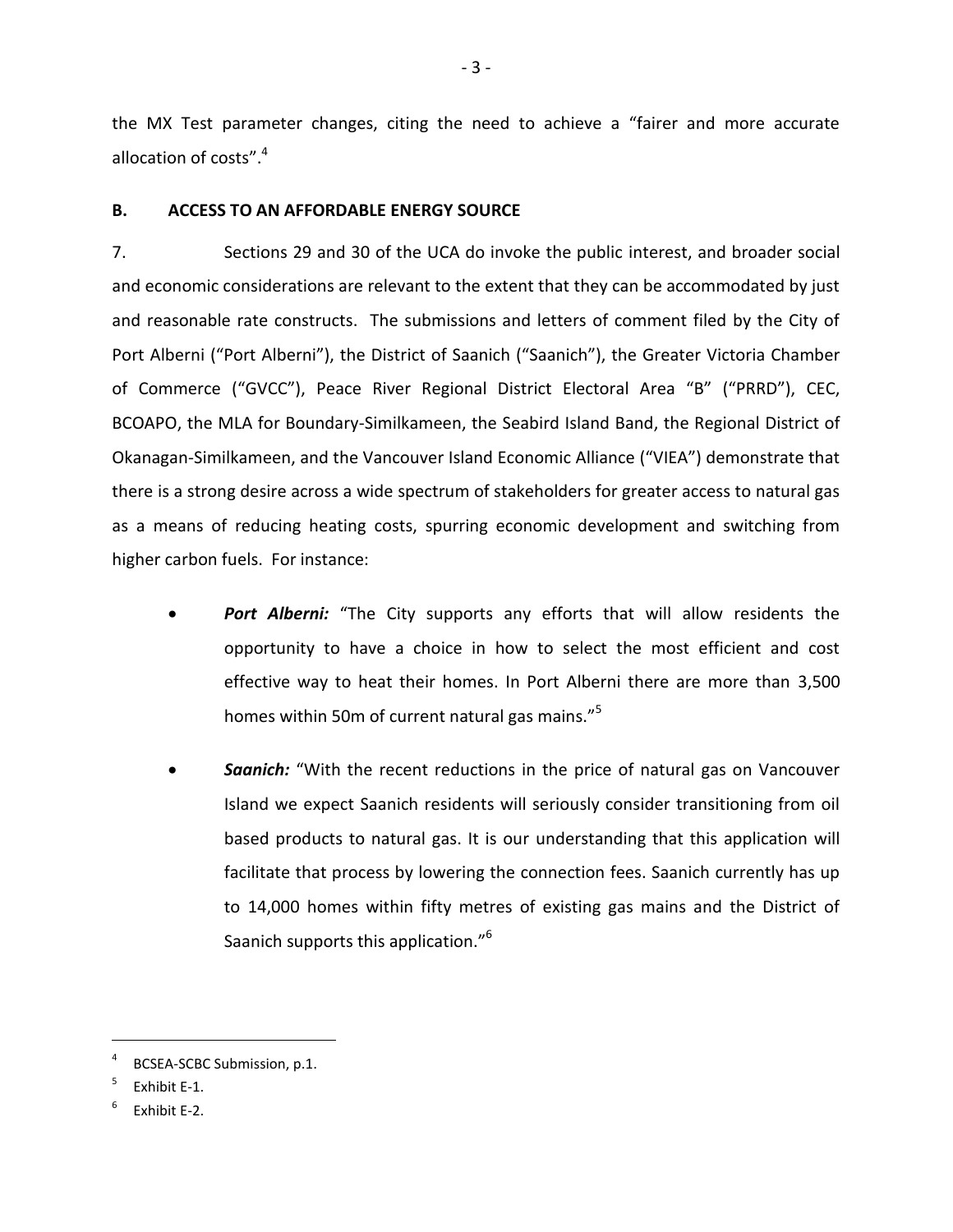- *GVCC:* "Potential customers are both residential and business, scattered throughout Greater Victoria, some literally across the street from current natural gas customers. The high cost to potential customers is a significant barrier to expansion of gas service delivery throughout the region, if not B.C. These barriers can restrict economic development initiatives, particularly the revitalization of established neighbourhoods as well as attraction of new manufacturing industries."<sup>7</sup>
- **PRRD:** "The application, if approved, will allow our rural northern residents and businesses the opportunity to have a choice in how they heat their homes, shops and businesses. The use of natural gas will reduce greenhouse gas emissions (residents and businesses presently use wood, diesel or propane). It will increase energy efficiency and, last but never least, improve the economy of our region."<sup>8</sup>
- *CEC:* "The CEC submits that the public interest includes providing warm, comfortable space and water heating at reasonable cost to those people in the province of BC who desire it, whether they are existing or new customers."<sup>9</sup>
- *BCOAPO:* "The much lower relative cost of natural gas both as compared to alternative fuels and as compared to real 1996 dollars – provides a rationale for supporting expansion of the domestic natural gas grid, provided it can be done without undue detriment to existing customers." $^{10}$
- *Linda Larson, MLA for Boundary-Similkameen:* "Our constituency office services 17 rural communities, Regional Districts and Irrigation Districts. Many of these do not have access to affordable heating options. Our constituents want to be able to choose their energy source and access to natural gas saves money on the total cost of utility bills. Heating and hot water are the highest energy

<sup>7</sup> Exhibit E-3.

<sup>8</sup> Exhibit C5-2.

<sup>9</sup> CEC Final Submissions, para. 28.

BCOAPO Final Submissions, para. 5.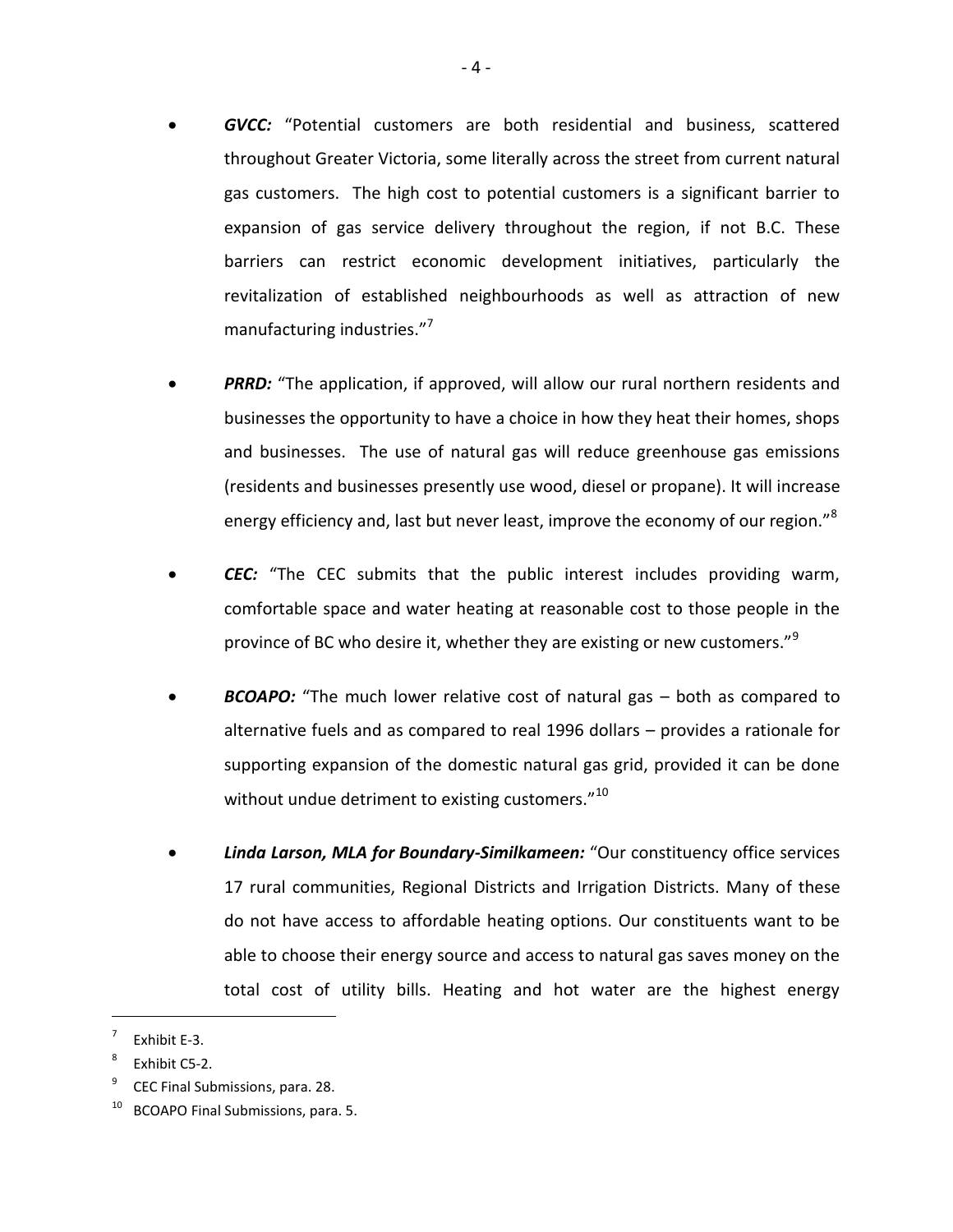requirements in homes, and natural gas is less expensive to use in comparison to heating oil, propane and electricity."<sup>11</sup>

- *Regional District Okanagan-Similkameen:* "I represent small communities in the Interior of BC where the winters are very cold and without natural gas, our main source of heat is electricity, wood, or propane. In our area we are in a two tier electricity system where if we use over 800 kw hours per month then we pay a 50% increase after that. This makes electricity outrageously expensive as compared to natural gas but yet a lot of our areas cannot get natural gas…. Having access to natural gas could greatly benefit our residents and businesses in our communities and also in our many First Nations Communities as well. Other benefits are reducing the fire risks and the smog from our many wood burning stoves."12
- *VIEA:* "Thus, on behalf of the vitality of the entire Island economy, we advocate for greater accessibility to affordable energy—and specifically, to the affordable gas utility made possible by the recent amalgamation of the FortisBC business units—a process that we also supported. In fact, we see that this present application is simply a logical extension of the process of amalgamation." $^{13}$

8. These comments mirror discussion at stakeholder workshops, captured in the consultation materials attached to the Application and in the Guiding Principles that FEI used to shape its proposals. The positions of the "non-traditional" interveners also echo economic, social and environmental aspects of government policy.

9. These public interest outcomes flow from the Commission adjusting the MX Test rate construct to ensure that it remains just and reasonable and not unduly discriminatory.

 $11$  Exhibit C7-1.

<sup>&</sup>lt;sup>12</sup> Final Submission.

 $13$  Final Submission.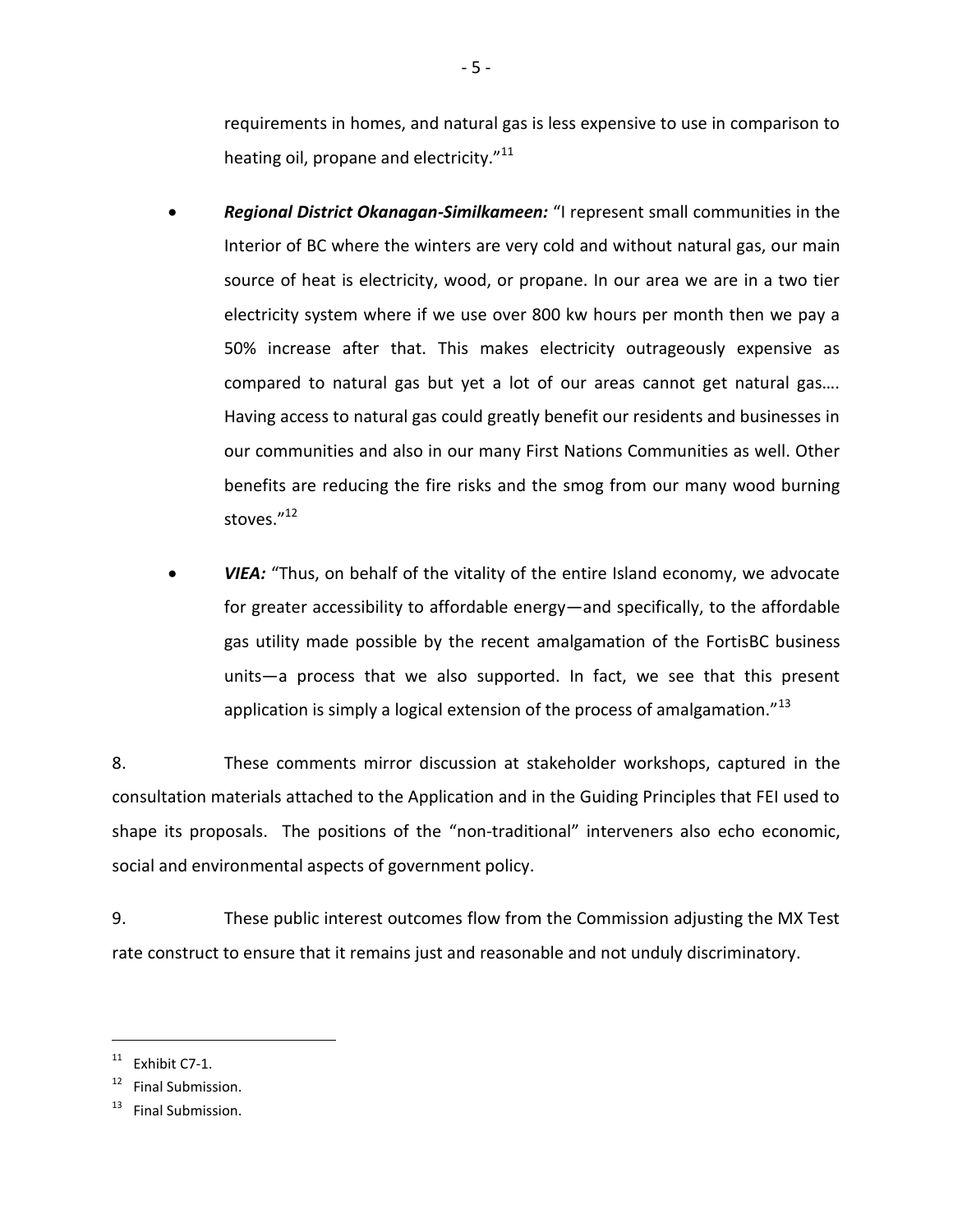### <span id="page-8-0"></span>**PART THREE: REPLY REGARDING SPECIFIC ASPECTS OF FEI'S MX TEST PROPOSAL**

10. Although there is unanimity on the need to make the MX Test fairer to new customers, there are a limited number of instances where the positions of BCOAPO, CEC and BCSEA-SCBC depart from FEI's proposal. FEI addresses these below.

## <span id="page-8-1"></span>**A. THE DCF TERM SHOULD BE EXTENDED TO 40-YEARS**

11. All parties support extending the DCF term to more fairly recognize in the MX Test the benefits (revenues) that flow from new extensions. Most interveners, including BCSEA and the "non-traditional" interveners, expressly support FEI's 40 year proposal. BCOAPO "does not object" to 40 years, but identifies 30 years as a "more cautious approach".<sup>14</sup> CEC seeks a 50 to 65 year DCF term, longer than FEI has proposed.<sup>15</sup> PRRD also stated that a term longer than 40 years would be appropriate.

12. In specific response to BCOAPO, FEI's 40 year proposal is already a "cautious approach". Forty years is well short of the expected service life of mains. FEI's proposal will (as CEC observes) still understate the expected benefits of new extensions, and a 50-65 year DCF term would be most consistent with the Commission Guidelines. FEI had proposed 40 years as a reasonable middle ground in the circumstances. A term shorter than 40 years would give insufficient recognition to the present significant imbalance favouring existing customers.

## <span id="page-8-2"></span>**B. CUSTOMER ADDITION HORIZON SHOULD BE 10 YEARS IN SOME CIRCUMSTANCES**

13. There is unanimity among stakeholders that the customer addition horizon is too short. BCOAPO and BCSEA support FEI's proposal. BCOAPO and  $CEC<sup>16</sup>$  both observe that the evidence supports increasing the horizon to 10 years as a matter of course. CEC proposes the use of a ten year term for all main extension projects and adds that "the entire project life should be considered where there is evidence that it exceeds 10 years. $17$ 

<sup>&</sup>lt;sup>14</sup> BCOAPO Submission para. 2.

<sup>&</sup>lt;sup>15</sup> CEC Submission, para. 70.

 $16$  CEC Submission, para. 81.

 $17$  CEC Submission, para. 83.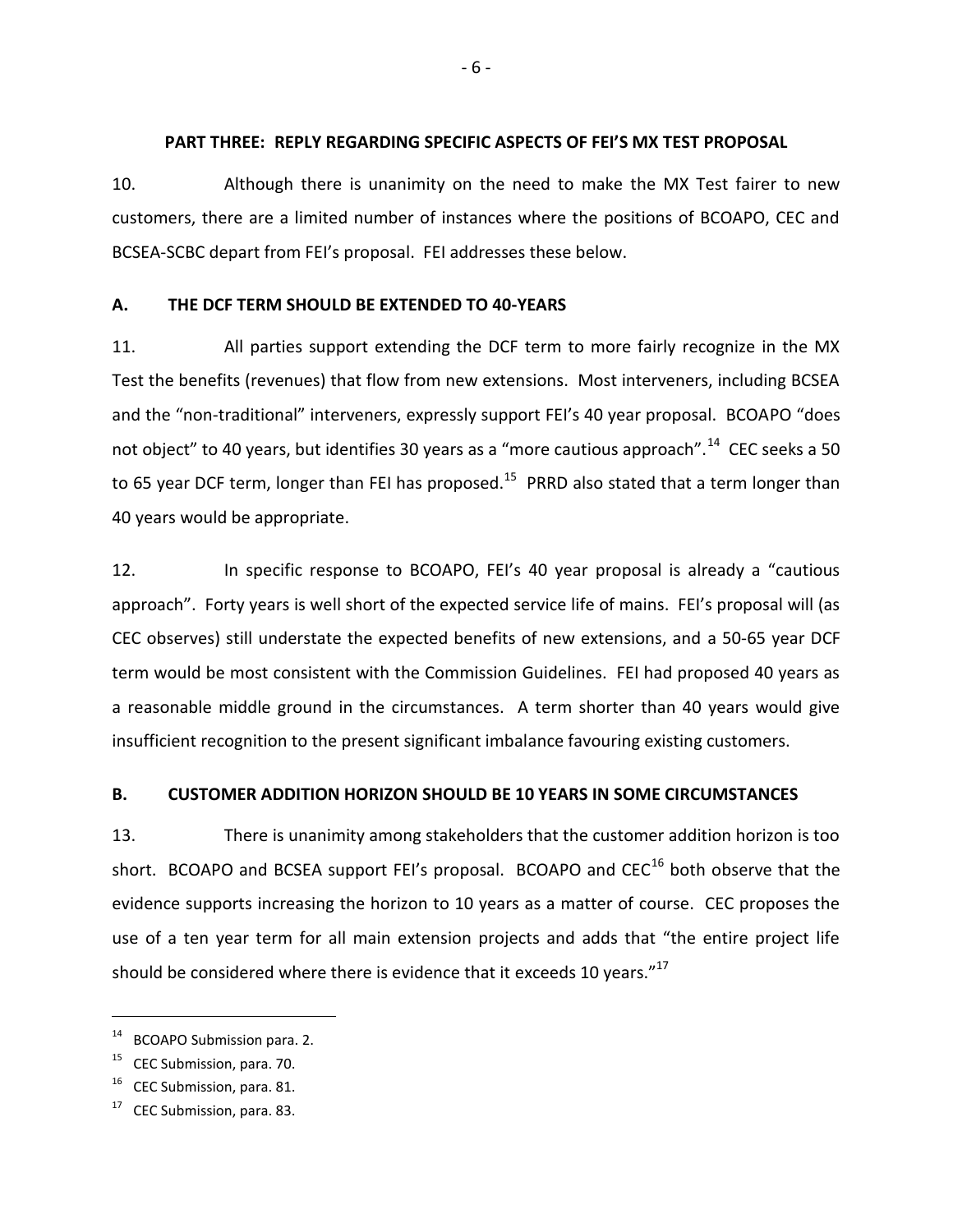14. BCOAPO expresses concern about the cost of a process required to proceed on a case by case process.<sup>18</sup> For clarity, FEI's proposal is to report on extensions where a 10 year period has been used, rather than applying for approval in advance (as BCOAPO appears to assume). Compliance reporting in the manner proposed by FEI can be done efficiently. FEI agrees with BCOAPO that obtaining advance approvals would be onerous and inefficient.

15. FEI's proposal to proceed with a 10 year horizon on a more limited basis was founded on a (possibly mistaken) belief that stakeholders would generally prefer to move towards the more appropriate 10 year period in an incremental manner. FEI stands by its proposal, but would also support CEC's position. CEC's proposal would promote further efficiency and consistency in the application of the MX Test. FEI agrees with BCOAPO and CEC that there is sufficient evidence on the record for the Commission to make a determination on the use of a ten year horizon for all main extension projects.<sup>19</sup>

#### <span id="page-9-0"></span>**C. IMPLEMENTATION OF A SLIDING OVERHEAD SCALE**

16. All interveners support FEI's proposal to more accurately reflect overhead costs.

17. CEC advocates an additional change. It asks the Commission to "direct FEI to include only variable overhead costs for a new extension and not include any 'direct overhead' or general planning costs...".<sup>20</sup> The effect of this suggestion, other things being equal, would be to increase the PI of an extension. FEI outlined its rationale for its direct overhead practices in its response to CEC IR 2.8.4, and the Company's proposal is reasonable. There may be merit in CEC's proposal as an additional future step, and FEI will explore CEC's suggestion following the conclusion of this proceeding. In the meantime, the Commission should decide this Application based on the evidence before it. The potential for future refinements should not hold up changes critical to rebalancing the MX Test.

<sup>18</sup> BCOAPO Submission, para. 7.

 $19$  CEC IR 2.12.1.

 $20$  CEC Submission, para. 104.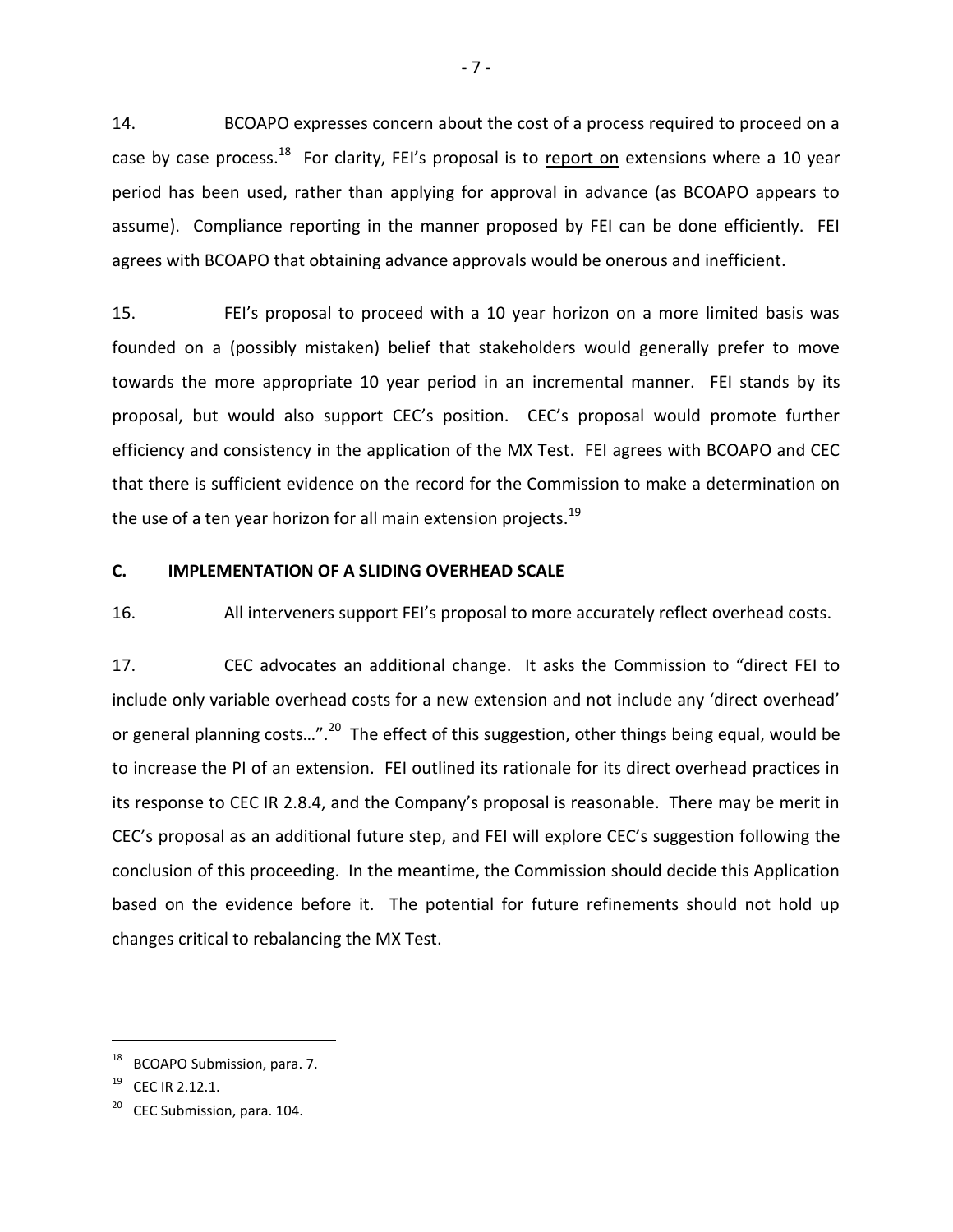### <span id="page-10-0"></span>**D. ENERGY EFFICIENCY CREDITS SHOULD BE DISCONTINUED**

18. All interveners apart from BCSEA-SCBC support the discontinuance of Energy Efficiency Credits. BCSEA-SCBC correctly notes<sup>21</sup> that FEI's proposal to discontinue the credits is based only on administrative efficiency, with energy efficiency matters being well-addressed through FEI's EEC program. Administrative efficiency and the emergence of a more mature DSM program are valid reasons for proposing the discontinuance of the energy efficiency credits.

## <span id="page-10-1"></span>**E. CONSUMPTION VALUE INPUT**

19. All interveners, apart from BCOAPO, support FEI's proposal to continue to use Residential End Use Study ("REUS") consumption values in the MX Test. BCOAPO states: "Although FEI agrees new customers will not in fact consume fuel at the rate of existing customers, it has built the assumption that they will do so into the MX Test."<sup>22</sup> BCOAPO is characterizing FEI's approach inaccurately. The consumption value is not an assumption about the expected consumption of new customers. It is, as CEC acknowledges<sup>23</sup>, a tool to ensure the equitable treatment of new and existing FEI customers. EES Consulting's evidence in this regard is discussed at paragraph 29 of FEI's Final Submissions. They state, in part: "These average use numbers are not intended to reflect the use of customers in the future but rather reflect the average usage of all customers on the system. That allows new customers to be treated equitably compared to existing customers."

## <span id="page-10-2"></span>**F. SERVICE LINE COST ALLOWANCE (SLCA) SHOULD BE UPDATED**

20. BCSEA and the "non-traditional" interveners support the adoption of FEI's SLCA proposal. BCOAPO does not object to FEI's proposal to update the SLCA and characterized as

<sup>&</sup>lt;sup>21</sup> BCSEA-SCBC Submission, p.3.

BCOAPO Submission, para. 15.

 $23$  CEC states at para. 48, for instance: "The CEC submits that using average consumption per appliance is the equivalent of applying a postage stamp principle across all customers…".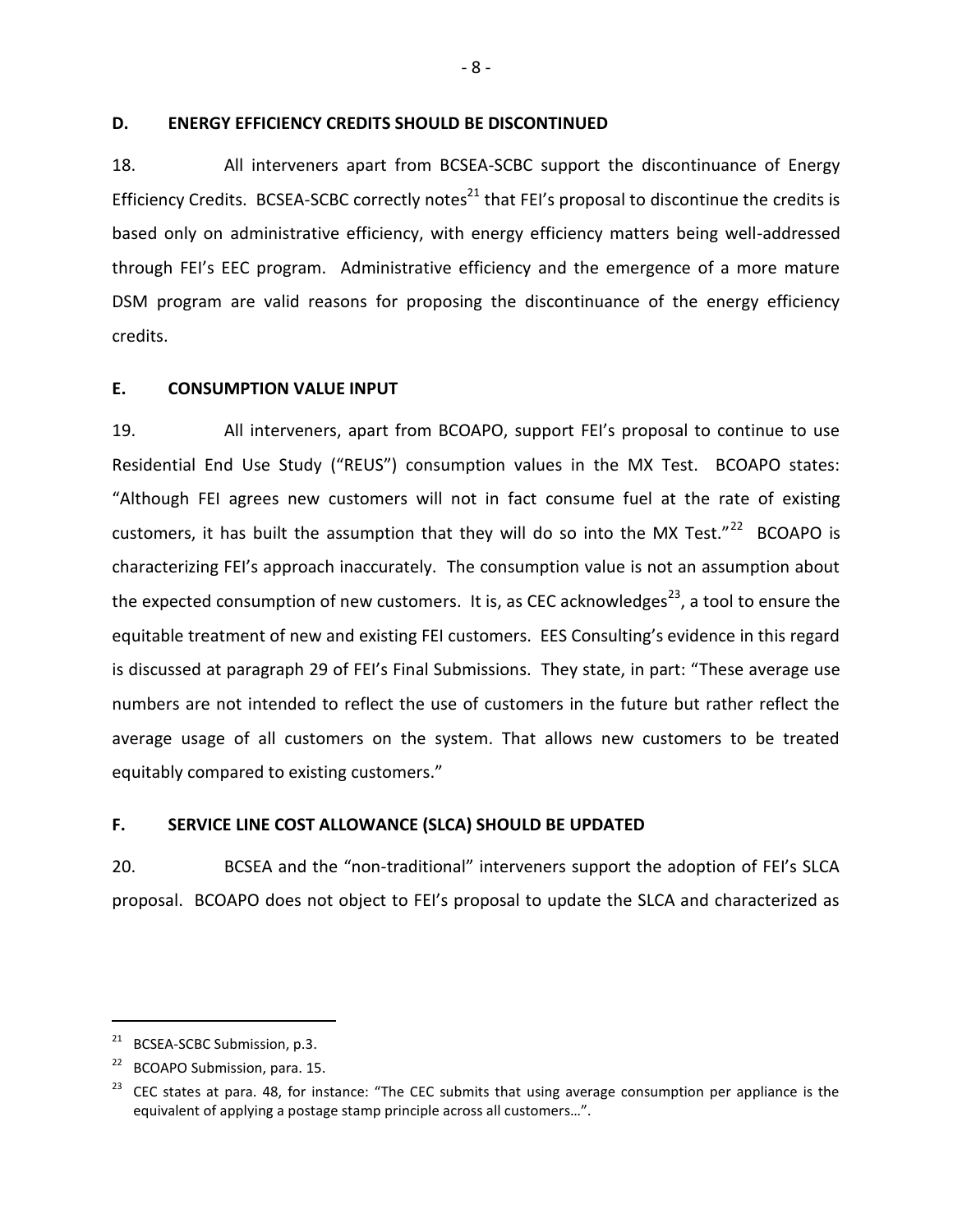reasonable FEI's use of UPC data from 2008 to 2014.<sup>24</sup> Using a seven year rolling average, as opposed to a shorter period, makes good sense to ensure reliability of data.

21. CEC is the only intervener to oppose FEI's SLCA proposal. It characterizes the SLCA methodology as "overly conservative" (i.e., imbalanced in favour of existing customers) and states that "…calculating consumption by chronological time frames is the antithesis of postage stamp principles...<sup>25</sup>. CEC has proposed a new methodology to derive the SLCA. FEI submits that, while there may be merit in exploring the future potential for less conservative SLCA methodologies that are more aligned with postage stamp principles, FEI's proposal is a practical and efficient solution that is consistent with the methodology previously approved by the Commission.

22. The CEC also submitted that it would be appropriate to develop a commercial SLCA.<sup>26</sup> While FEI has not proposed a separate commercial SLCA, it is willing to provide a commercial SLCA value to the Commission and interveners along with a discussion of the implications of the concept if the Commission considers it appropriate for FEI to do so. FEI submits that consideration of CEC's idea, irrespective of its potential merit, should not delay the implementation of FEI's present proposals.

23. The CEC also recommended that FEI "…include commercial consumption in the overall determination of the MX Test." The MX Test does use commercial consumption for commercial customers.

#### <span id="page-11-0"></span>**G. SYSTEM EXTENSION FUND IS APPROPRIATE AND JUST AND REASONABLE**

24. Among FEI's proposals, the System Extension Fund appears to have generated the greatest concern. It is unequivocally supported by those parties, such as the Seabird Island Band and representatives of small communities, seeking access to natural gas for compelling social, economic and environmental reasons. BCSEA-SCBC and BCOAPO are opposed to funding

<sup>&</sup>lt;sup>24</sup> BCOAPO Submission, p.6.

 $25$  CEC Submission, p.27.

 $26$  CEC Submission, p.28.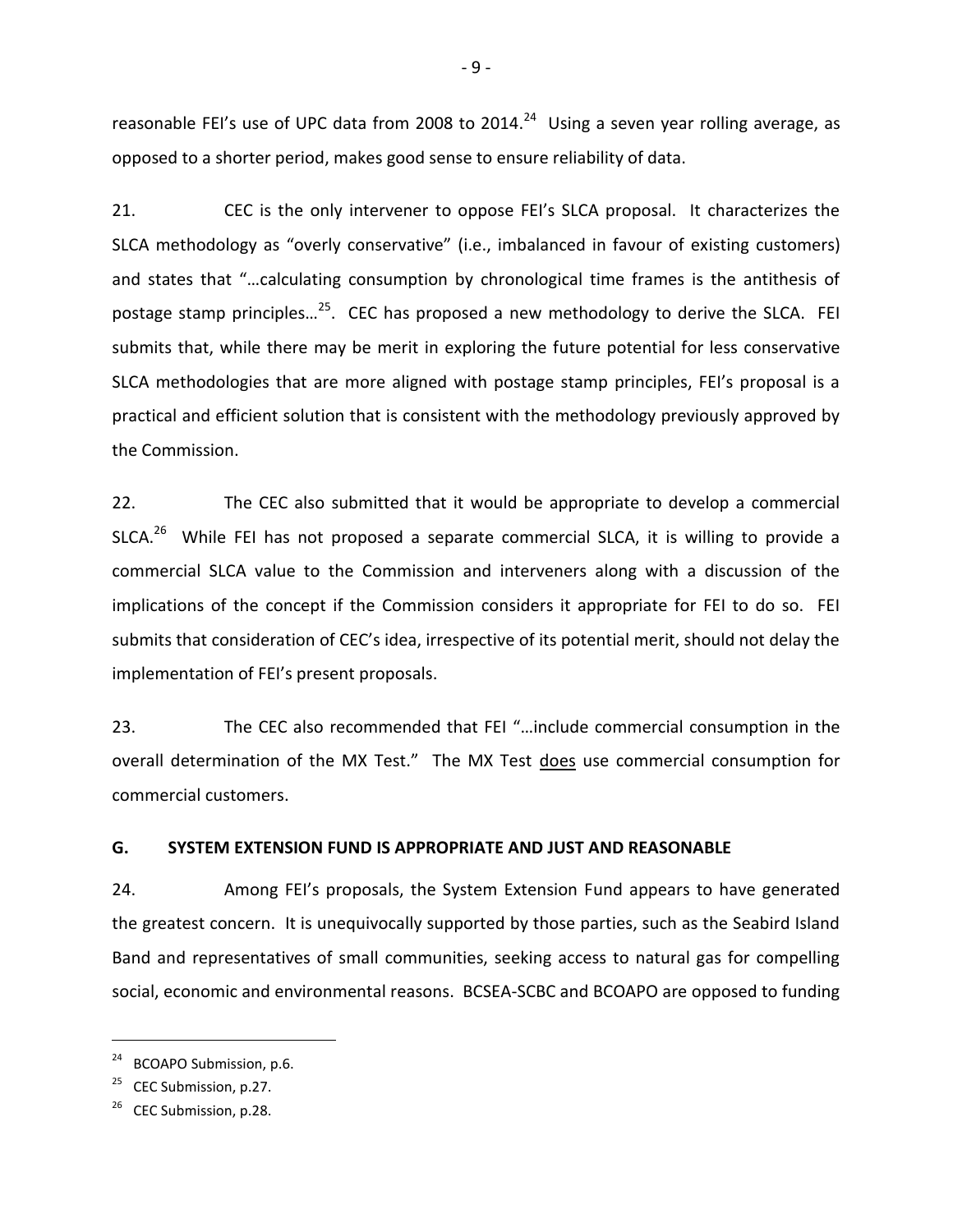what they refer to as "uneconomic" extensions. $^{27}$  CEC prefers a mechanism accessible to commercial customers.<sup>28</sup> FEI addresses those submissions below.

## **(a) Response to BCOAPO and BCSEA-SCBC**

<span id="page-12-0"></span>25. An extension with a PI of 0.2 should not be labelled "uneconomic", since the PI is determined *ex ante* based on conservative parameters (including accounting for revenues from a relatively small portion of the economic life of the assets). The revenue benefit from particular extensions may well turn out to exceed the costs over the full life of the asset. In any event, FEI's evidence was that the overall rate impact associated with the Fund would be minimal. FEI has addressed in its initial Submissions the rate design rationale for the Fund. The Company relies on those submissions in response to BCOAPO and BCSEA-SCBC's rate design arguments.

26. BCSEA-SCBC and BCOAPO distinguish FEI's proposal from BC Hydro's fund on the basis that electricity is a practical necessity (per BCSEA-SCBC)<sup>29</sup> and there are substitutes for natural gas (per BCOAPO).<sup>30</sup> The submissions of "non-traditional" interveners in this process suggest that BCSEA-SCBC and BCOAPO are underestimating the importance of access to a lower cost, cleaner energy source in more remote communities.

27. BCOAPO's concern that the existence of the Fund will only be useful to a small number of customers "in the know" is unwarranted. FEI will make the existence of the Fund known to any qualifying customer that enquires about the potential to obtain gas service. FEI wants qualifying customers to have access to gas.

28. BCOAPO also suggested that transferring what would have been CIAC into rate base would result in a larger return for shareholders. The incremental earnings associated with

<sup>&</sup>lt;sup>27</sup> BCSEA-SCBC Submission, p.3.

CEC Submission, para. 144.

<sup>&</sup>lt;sup>29</sup> BCOAPO Submission, para. 26; BCSEA-SCBC Submission, p.3.

BCOAPO Submission, para. 24.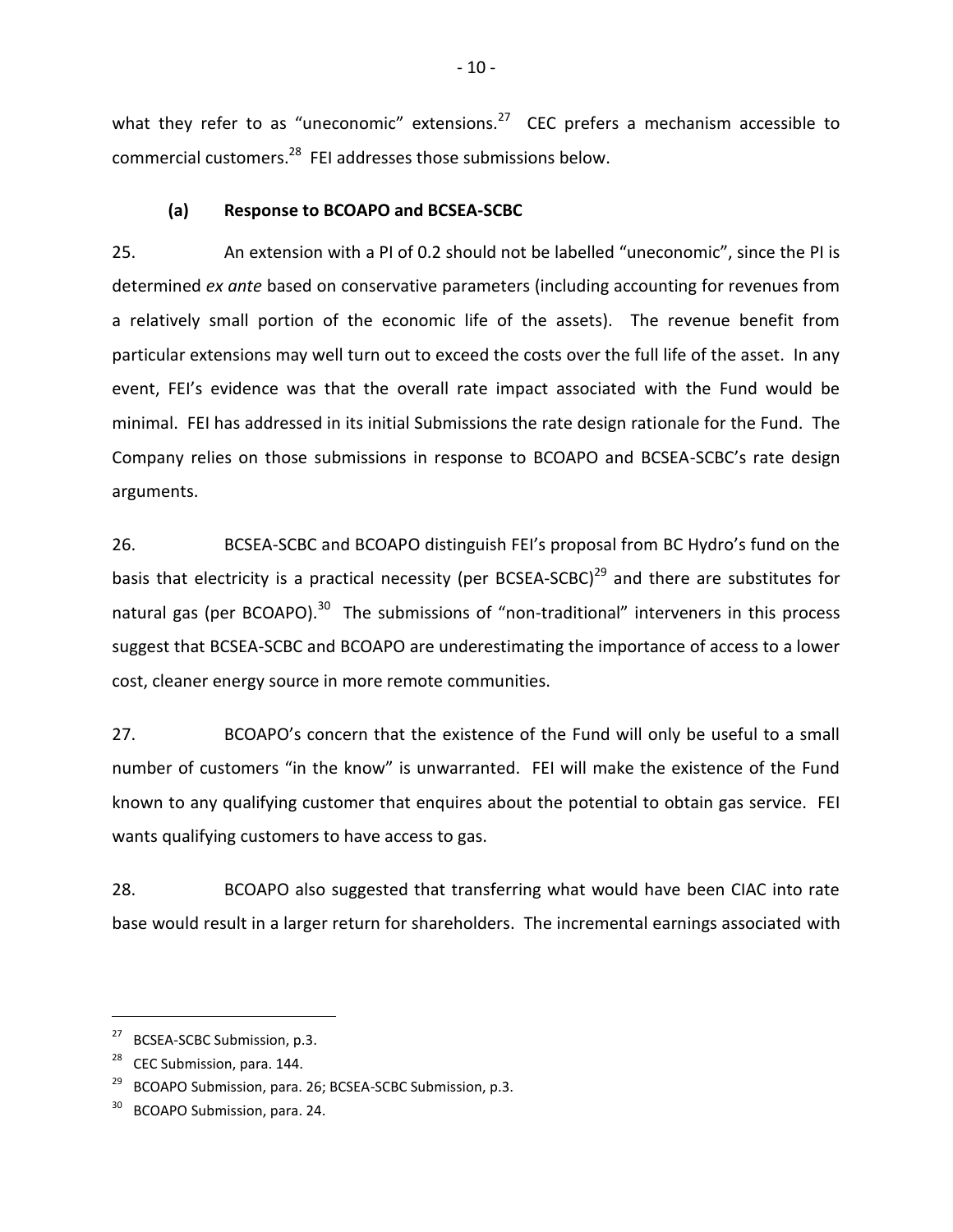a \$1 million fund would be immaterial to FEI, whereas the economic and social benefit to more remote communities would be material.

### <span id="page-13-0"></span>**(b) Response to CEC**

29. CEC favours a "social discount or reduction to the financial discount that is available to all customers", and suggests that the Fund is unduly discriminatory because it is only available to residential customers.<sup>31</sup> FEI submits that the proposed Fund is consistent with the UCA. It treats residential and commercial customers differently, but not unduly so. There is a public interest rationale for prioritizing residential customers that need access to lower cost heating options.

## <span id="page-13-1"></span>**H. CEC'S OTHER PROPOSALS TO MAKE NATURAL GAS MORE ACCESSIBLE**

30. CEC has proposed other changes to the MX Test parameters that would remove barriers to potential customers accessing natural gas. CEC's proposals include changing the aggregate PI to  $1.0^{32}$  and implementing a social discount rate.<sup>33</sup> FEI submits that further evaluation would be required to consider the legality, feasibility and implications of introducing a social discount rate. FEI acknowledges that CEC's position on the PI is not unreasonable (it was 1.0 until 2007 when it was changed to 1.1). However, FEI's proposal in this Application to maintain the current aggregate PI in conjunction with other changes to the MX Test is also reasonable and has the support of all other interveners. FEI submits that the Application should be approved as proposed.

 $31$  CEC Submission, paras. 150 and 151.

 $32$  CEC Submission, para. 111.

 $33$  CEC Submission, para. 151.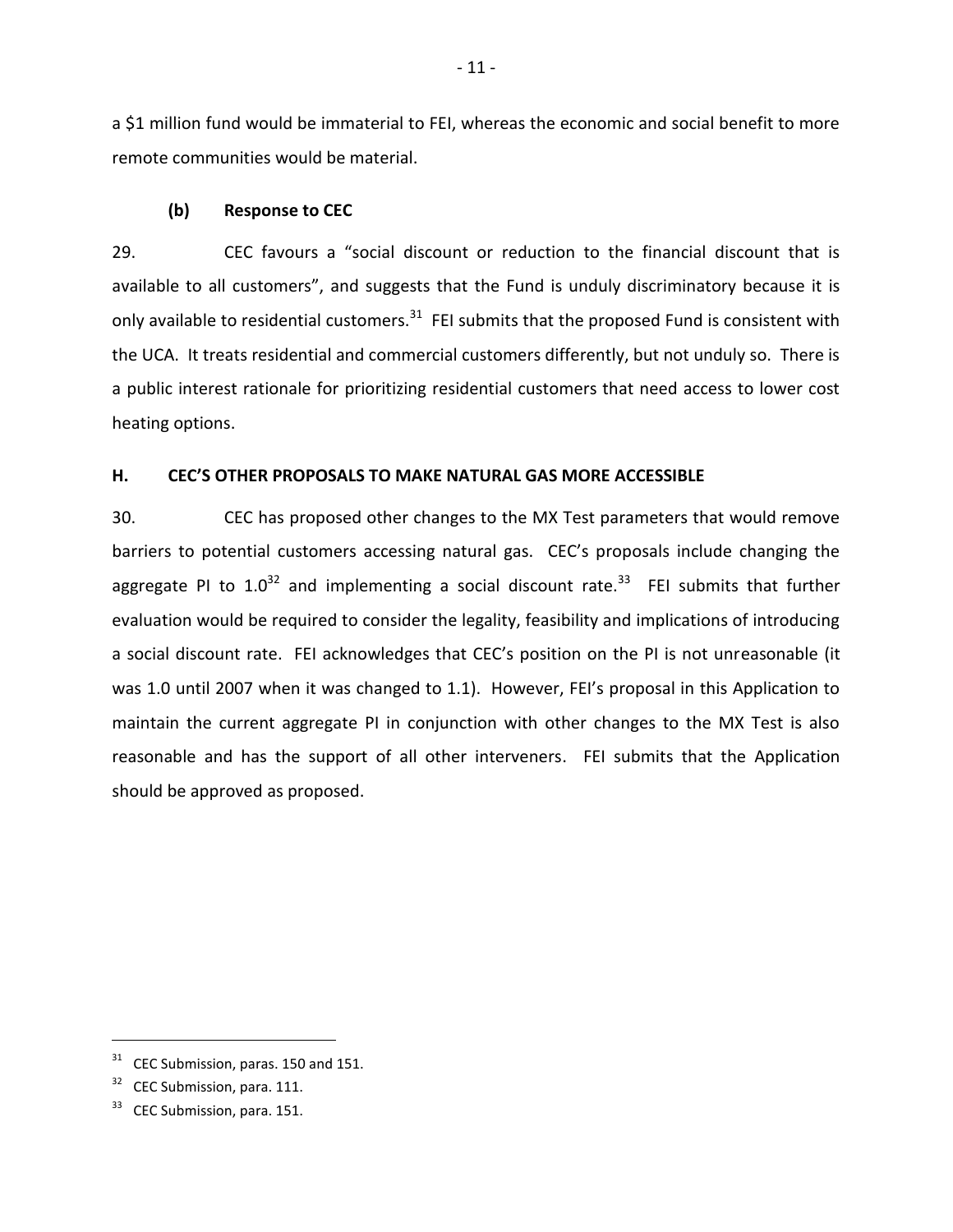#### **PART FOUR: REPLY REGARDING MX REPORTING**

<span id="page-14-0"></span>31. Among the interveners in this proceeding, BCOAPO is alone in opposing FEI's proposal to revisit the MX Reporting.<sup>34</sup> BCOAPO's counter-proposal for FEI to report on individual extensions is even more onerous than what is required today, and would come with additional time and cost. BCOAPO has offered little in the way of a rationale for why such intensive reporting is now appropriate for extensions that average \$11,600 and comprise a relatively small amount of FEI's capital spend. BCOAPO's proposed reporting is inconsistent with the principles articulated in the Core Review. It is unnecessary for the proper oversight of FEI. FEI's proposals are in the best interests of FEI's customers and stakeholders.

32. CEC advocates limited reporting, which would include only the results of the Ratepayer Impact Analysis and the aggregate PI. There is considerable merit in reporting only at the aggregate PI level, but FEI has committed to report any non-compliance with the 0.8 PI requirement. Paragraph 94 of FEI's Final Submissions provides further information on the content of FEI's proposed annual reporting.

33. CEC suggests that reporting could occur in Annual Reviews under PBR, rather than by compliance filing.<sup>35</sup> FEI submits that MX Reporting should remain compliance reporting. Compliance reports like the MX Reporting are filed separately from revenue requirements proceedings for good reasons. For instance, the timing of revenue requirements applications (with the exception of Annual Reviews filed during a PBR term) is uncertain and can often span multiple years. Compliance activities are generally addressed directly between the Commission and the utility for administrative efficiency, in the recognition that the Commission always has the ability to initiate a more formal process if required. Addressing the MX Test as part of the more involved Annual Review processes will undermine the efficiency gains associated with FEI's proposals.

CEC "agrees the current reporting structure is overly onerous and does not provide the appropriate information" and supports using the Ratepayer Impact Analysis: Submission, paras. 155 and 157. BCSEA-SCBC takes no position: Submission, p.4.

<sup>&</sup>lt;sup>35</sup> CEC Submissions, para. 158.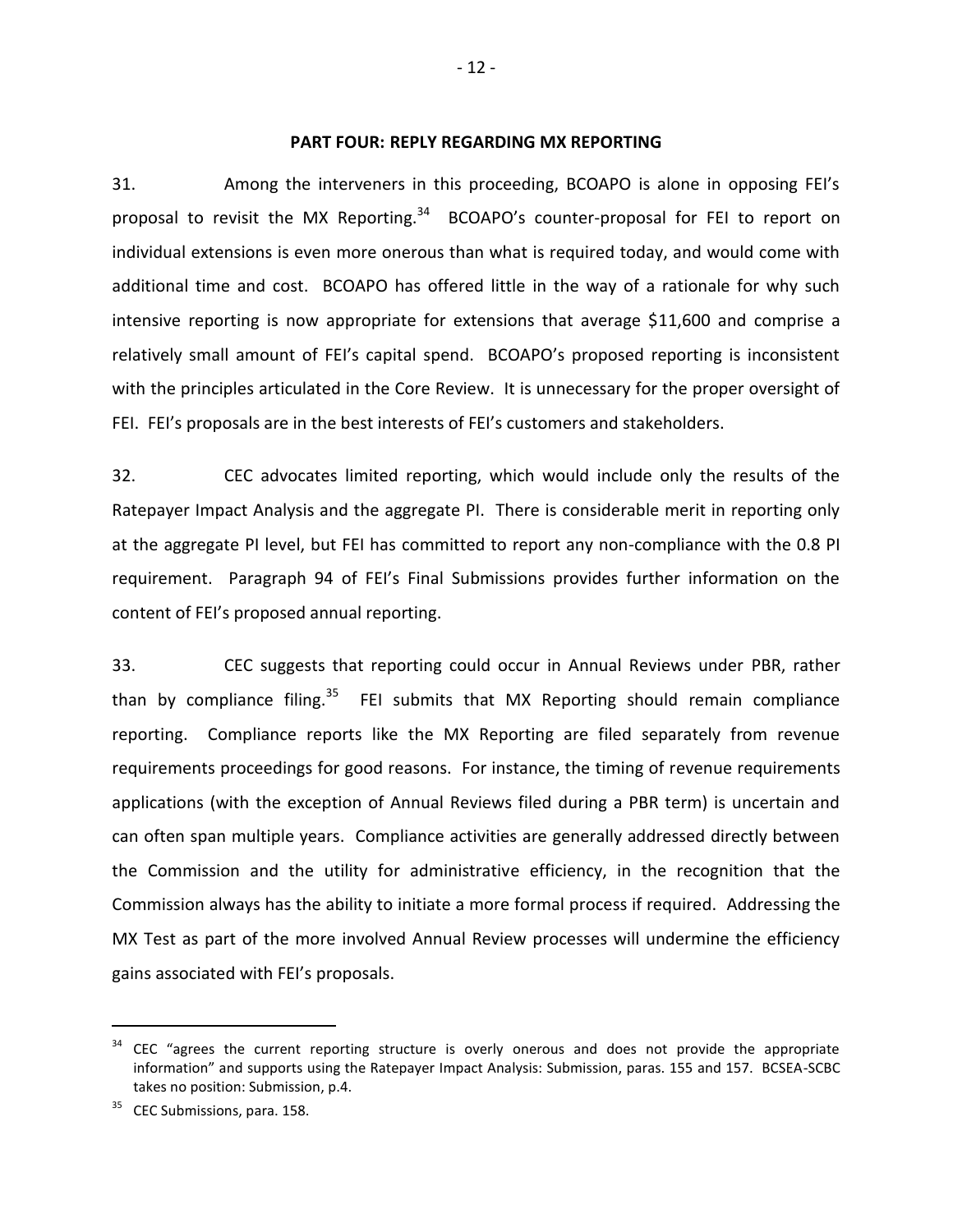34. Undertaking the Ratepayer Impact analysis every year is too frequent for the reasons described in the response to BCUC IR 2.34.1 through 2.34.2.1.